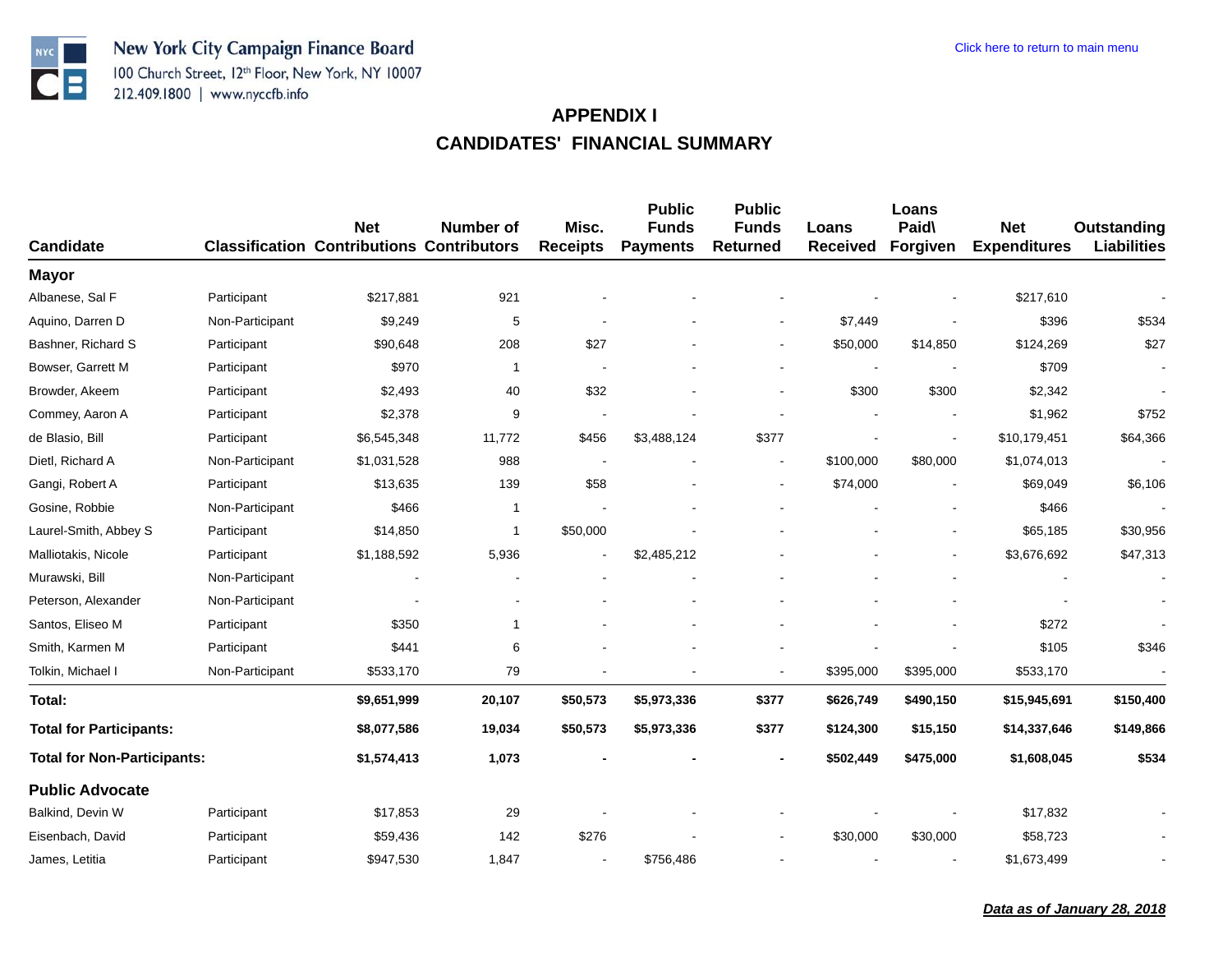

| <b>Candidate</b>                   |                 | <b>Net</b><br><b>Classification Contributions Contributors</b> | Number of                | Misc.<br><b>Receipts</b> | <b>Public</b><br><b>Funds</b><br><b>Payments</b> | <b>Public</b><br><b>Funds</b><br><b>Returned</b> | Loans<br><b>Received</b> | Loans<br>Paid\<br>Forgiven | <b>Net</b><br><b>Expenditures</b> | Outstanding<br><b>Liabilities</b> |
|------------------------------------|-----------------|----------------------------------------------------------------|--------------------------|--------------------------|--------------------------------------------------|--------------------------------------------------|--------------------------|----------------------------|-----------------------------------|-----------------------------------|
| <b>Public Advocate</b>             |                 |                                                                |                          |                          |                                                  |                                                  |                          |                            |                                   |                                   |
| Lane, James C                      | Participant     | \$6,226                                                        | 73                       |                          |                                                  |                                                  |                          |                            | \$5,595                           |                                   |
| O'Reilly, Michael A                | Participant     | \$4,535                                                        | 9                        | \$15                     |                                                  |                                                  |                          |                            | \$4,550                           |                                   |
| Polanco, Juan Carlos               | Participant     | \$25,474                                                       | 203                      | \$982                    |                                                  |                                                  |                          |                            | \$26,016                          | \$1,060                           |
| Pompey, Cardon L                   | Participant     | \$40                                                           | 1                        |                          |                                                  |                                                  |                          |                            | \$28                              |                                   |
| Total:                             |                 | \$1,061,094                                                    | 2,304                    | \$1,273                  | \$756,486                                        | $\overline{\phantom{a}}$                         | \$30,000                 | \$30,000                   | \$1,786,243                       | \$1,060                           |
| <b>Total for Participants:</b>     |                 | \$1,061,094                                                    | 2,304                    | \$1,273                  | \$756,486                                        | $\overline{\phantom{a}}$                         | \$30,000                 | \$30,000                   | \$1,786,243                       | \$1,060                           |
| <b>Total for Non-Participants:</b> |                 |                                                                |                          |                          |                                                  |                                                  |                          |                            |                                   |                                   |
| <b>Comptroller</b>                 |                 |                                                                |                          |                          |                                                  |                                                  |                          |                            |                                   |                                   |
| Faulkner, Michel J                 | Participant     | \$142,395                                                      | 570                      | \$35                     |                                                  |                                                  | \$157,875                | \$18,600                   | \$280,165                         | \$125,798                         |
| Merced, Alex                       | Non-Participant |                                                                |                          |                          |                                                  |                                                  |                          |                            |                                   |                                   |
| Stringer, Scott M                  | Participant     | \$2,308,833                                                    | 2,234                    | \$2,181                  |                                                  |                                                  |                          |                            | \$2,179,750                       | \$65                              |
| Willebrand, Julia                  | Non-Participant |                                                                | $\overline{\phantom{a}}$ |                          |                                                  | $\overline{\phantom{a}}$                         |                          |                            |                                   |                                   |
| Total:                             |                 | \$2,451,228                                                    | 2,804                    | \$2,216                  |                                                  | $\blacksquare$                                   | \$157,875                | \$18,600                   | \$2,459,915                       | \$125,863                         |
| <b>Total for Participants:</b>     |                 | \$2,451,228                                                    | 2,804                    | \$2,216                  |                                                  | $\blacksquare$                                   | \$157,875                | \$18,600                   | \$2,459,915                       | \$125,863                         |
| <b>Total for Non-Participants:</b> |                 |                                                                |                          |                          |                                                  |                                                  |                          |                            |                                   |                                   |
| <b>Boro President</b>              |                 |                                                                |                          |                          |                                                  |                                                  |                          |                            |                                   |                                   |
| Adams, Eric L                      | Non-Participant | \$659,882                                                      | 778                      | \$50                     |                                                  |                                                  |                          |                            | \$344,600                         | \$6,056                           |
| Bardel, Henry J                    | Non-Participant |                                                                |                          |                          |                                                  |                                                  |                          |                            |                                   |                                   |
| Brewer, Gale A                     | Participant     | \$113,577                                                      | 560                      |                          | \$209,334                                        |                                                  |                          |                            | \$201,890                         | \$303                             |
| Brown, Everly D                    | Participant     |                                                                | $\overline{\phantom{a}}$ |                          |                                                  |                                                  |                          |                            |                                   |                                   |
| Bruno, Vito J                      | Participant     | \$29,789                                                       | 244                      |                          |                                                  | $\blacksquare$                                   | \$15,000                 | \$6,000                    | \$36,763                          | \$50,000                          |
| DeMartis, Steven                   | Non-Participant |                                                                |                          |                          |                                                  |                                                  |                          |                            |                                   |                                   |
| Diaz Jr., Ruben                    | Participant     | \$1,176,797                                                    | 1,249                    | \$186,500                | \$406,397                                        | \$406,397                                        |                          |                            | \$920,463                         | \$6,885                           |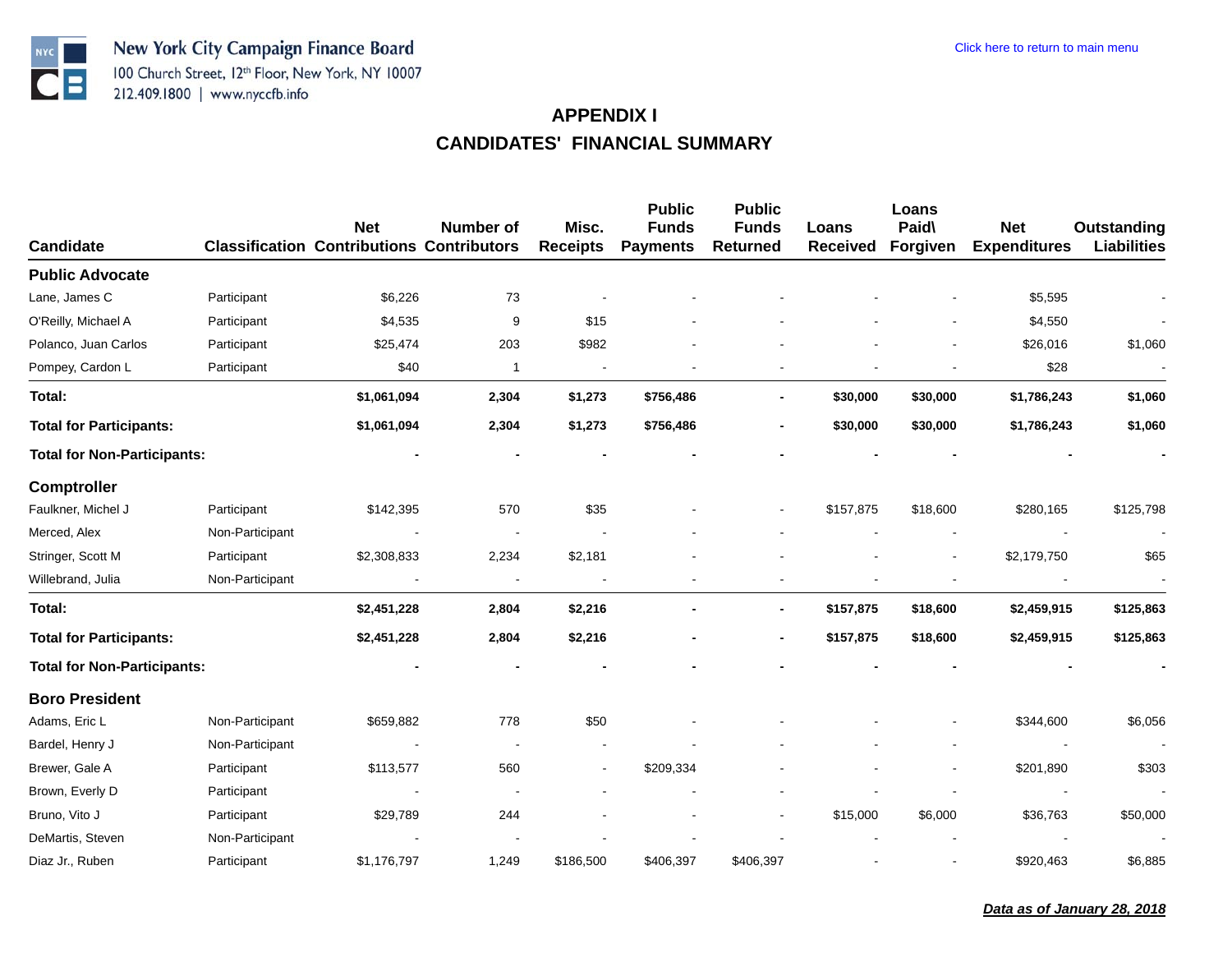

| <b>Candidate</b>                   |                 | <b>Net</b><br><b>Classification Contributions Contributors</b> | Number of | Misc.<br><b>Receipts</b> | <b>Public</b><br><b>Funds</b><br><b>Payments</b> | <b>Public</b><br><b>Funds</b><br><b>Returned</b> | Loans<br><b>Received</b> | Loans<br>Paid\<br>Forgiven | <b>Net</b><br><b>Expenditures</b> | Outstanding<br><b>Liabilities</b> |
|------------------------------------|-----------------|----------------------------------------------------------------|-----------|--------------------------|--------------------------------------------------|--------------------------------------------------|--------------------------|----------------------------|-----------------------------------|-----------------------------------|
| <b>Boro President</b>              |                 |                                                                |           |                          |                                                  |                                                  |                          |                            |                                   |                                   |
| Katz, Melinda                      | Participant     | \$980,080                                                      | 1,364     | \$232                    | \$567,464                                        |                                                  |                          |                            | \$1,402,513                       |                                   |
| Kissel, Benjamin G                 | Participant     | \$10,632                                                       | 138       |                          |                                                  |                                                  |                          |                            | \$10,632                          |                                   |
| Kregler, William K                 | Participant     | \$10,960                                                       | 134       |                          |                                                  |                                                  |                          |                            | \$10,788                          | \$77                              |
| Oddo, James S                      | Participant     | \$129,044                                                      | 431       | \$9,847                  | \$215,737                                        |                                                  |                          | $\blacksquare$             | \$200,293                         |                                   |
| Price, Camella D                   | Participant     | \$6,082                                                        | 93        |                          |                                                  |                                                  |                          |                            | \$4,338                           |                                   |
| Rivera, Daniel Vila                | Non-Participant |                                                                |           |                          |                                                  |                                                  |                          |                            |                                   |                                   |
| Scala, Frank                       | Non-Participant |                                                                |           |                          |                                                  |                                                  |                          |                            |                                   |                                   |
| Selkridge, Avery                   | Non-Participant |                                                                |           |                          |                                                  |                                                  |                          |                            |                                   |                                   |
| Shcherbenko, Thomas E              | Participant     | \$17,887                                                       | 267       |                          | \$85,902                                         | \$53                                             |                          |                            | \$103,707                         |                                   |
| Vitiello, Antonio                  | Non-Participant |                                                                |           |                          |                                                  |                                                  |                          |                            |                                   |                                   |
| Waddell, Brian W                   | Participant     | \$921                                                          | 10        |                          |                                                  |                                                  |                          |                            | \$736                             |                                   |
| Total:                             |                 | \$3,135,651                                                    | 5,268     | \$196,629                | \$1,484,834                                      | \$406,450                                        | \$15,000                 | \$6,000                    | \$3,236,723                       | \$63,321                          |
| <b>Total for Participants:</b>     |                 | \$2,475,769                                                    | 4,490     | \$196,579                | \$1,484,834                                      | \$406,450                                        | \$15,000                 | \$6,000                    | \$2,892,123                       | \$57,265                          |
| <b>Total for Non-Participants:</b> |                 | \$659,882                                                      | 778       | \$50                     |                                                  |                                                  |                          |                            | \$344,600                         | \$6,056                           |
| <b>City Council</b>                |                 |                                                                |           |                          |                                                  |                                                  |                          |                            |                                   |                                   |
| Abreu, Randy                       | Participant     | \$69,228                                                       | 629       | $\sim$                   | \$112,490                                        |                                                  |                          |                            | \$167,948                         |                                   |
| Adams, Adrienne                    | Participant     | \$138,993                                                      | 473       |                          | \$135,492                                        | \$46,524                                         |                          |                            | \$227,317                         |                                   |
| Ampry-Samuel, Alicka               | Participant     | \$116,323                                                      | 433       | \$434                    | \$107,666                                        | $\blacksquare$                                   | \$15,000                 | \$15,000                   | \$204,504                         |                                   |
| Antoine, Royston                   | Participant     | \$3,860                                                        | 92        | $\sim$                   |                                                  | $\blacksquare$                                   | \$4,000                  |                            | \$3,750                           | \$1,075                           |
| Aronson, Vanessa T                 | Participant     | \$48,595                                                       | 394       | $\blacksquare$           | \$79,170                                         | \$431                                            | \$10,000                 | \$10,000                   | \$127,406                         |                                   |
| Ayala, Diana                       | Participant     | \$108,043                                                      | 491       |                          | \$125,125                                        | $\blacksquare$                                   |                          | $\overline{\phantom{a}}$   | \$233,157                         |                                   |
| Barron, Inez D                     | Participant     | \$38,170                                                       | 234       | \$268                    | \$61,290                                         | $\overline{\phantom{a}}$                         | \$5,000                  | \$5,000                    | \$87,597                          |                                   |
| Beckford, Anthony                  | Non-Participant | \$1,720                                                        | 19        |                          |                                                  |                                                  |                          |                            | \$1,754                           |                                   |
| Beltzer, Michael                   | Participant     | \$22,779                                                       | 411       |                          | \$85,642                                         |                                                  |                          |                            | \$109,349                         | \$266                             |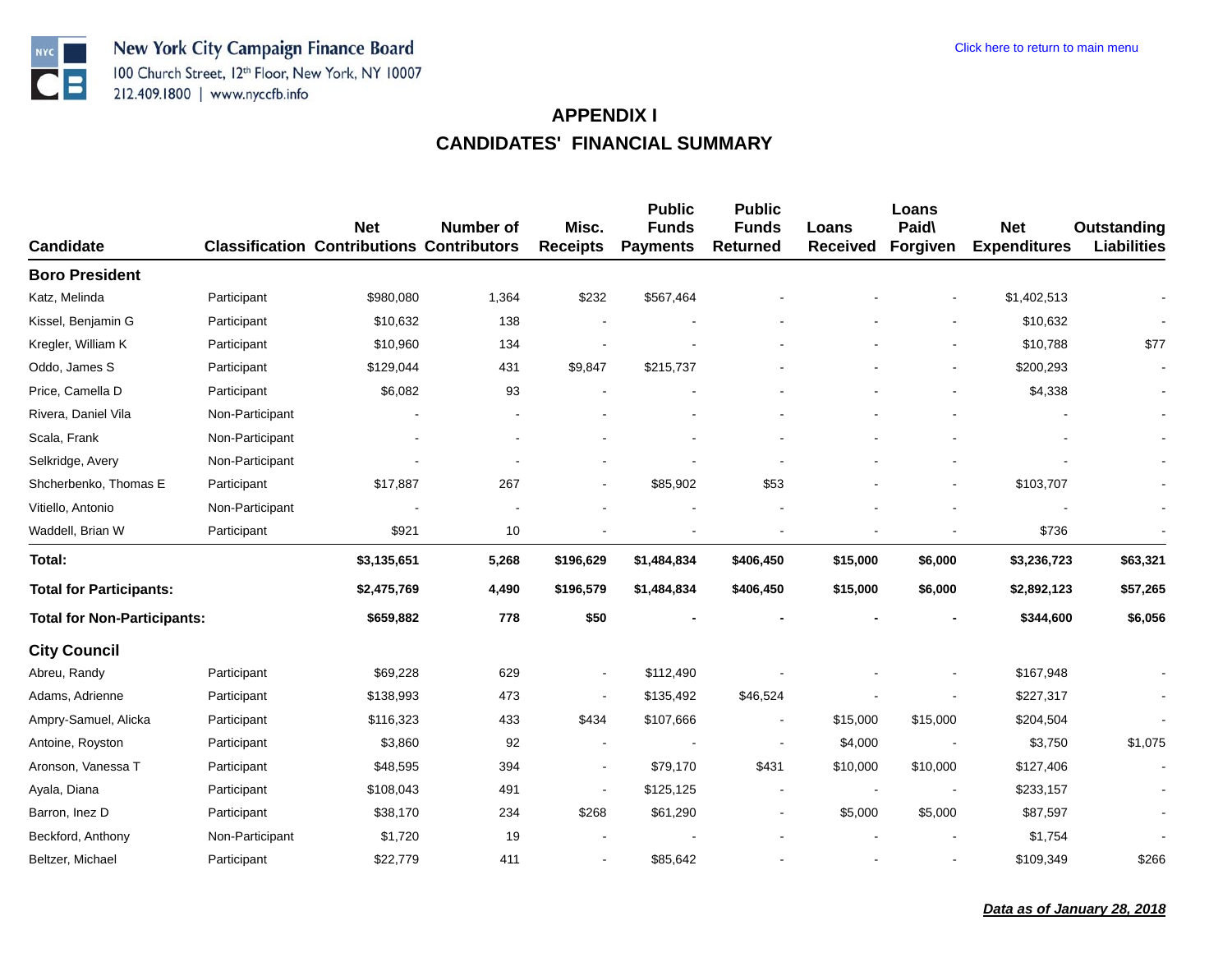

|                          |                 | <b>Net</b>                                       | Number of                | Misc.                    | <b>Public</b><br><b>Funds</b> | <b>Public</b><br><b>Funds</b> | Loans           | Loans<br>Paid\           | <b>Net</b>          | Outstanding        |
|--------------------------|-----------------|--------------------------------------------------|--------------------------|--------------------------|-------------------------------|-------------------------------|-----------------|--------------------------|---------------------|--------------------|
| <b>Candidate</b>         |                 | <b>Classification Contributions Contributors</b> |                          | <b>Receipts</b>          | <b>Payments</b>               | <b>Returned</b>               | <b>Received</b> | Forgiven                 | <b>Expenditures</b> | <b>Liabilities</b> |
| <b>City Council</b>      |                 |                                                  |                          |                          |                               |                               |                 |                          |                     |                    |
| Berkley, Jennifer M      | Participant     | \$6,287                                          | 111                      | \$2,400                  |                               |                               | \$500           | \$500                    | \$8,709             |                    |
| Bobilin, Patrick A       | Participant     | \$7,427                                          | 114                      | $\sim$                   |                               |                               | \$2,500         | $\overline{\phantom{a}}$ | \$8,705             |                    |
| Borelli, Joseph C        | Participant     | \$51,880                                         | 235                      | \$30,975                 | \$100,100                     |                               |                 | $\blacksquare$           | \$179,426           |                    |
| Brannan, Justin L.       | Participant     | \$171,909                                        | 813                      | \$259                    | \$200,200                     |                               |                 | $\blacksquare$           | \$358,968           | \$14               |
| Brisport, Jabari         | Participant     | \$51,663                                         | 987                      | \$5,934                  | \$105,100                     | $\sim$                        | \$3,300         | \$3,300                  | \$155,899           |                    |
| Bruno, John J            | Non-Participant | $\overline{\phantom{a}}$                         | $\overline{\phantom{a}}$ | $\sim$                   |                               |                               |                 |                          |                     |                    |
| Butler, Henry            | Participant     | \$82,321                                         | 379                      | $\sim$                   | \$100,100                     |                               |                 | $\sim$                   | \$182,941           |                    |
| Butler, Shenaque Sean    | Non-Participant | $\overline{\phantom{a}}$                         |                          |                          |                               |                               |                 |                          |                     |                    |
| Cabrera, Fernando        | Participant     | \$117,826                                        | 385                      | \$2,223                  | \$34,820                      |                               |                 | $\overline{\phantom{a}}$ | \$141,665           |                    |
| Cambranes, Victoria E    | Non-Participant | \$8,833                                          | 22                       | $\blacksquare$           |                               |                               |                 |                          | \$8,255             | \$282              |
| Cancel, Jayson           | Participant     | \$200                                            | $\overline{7}$           |                          |                               |                               |                 |                          |                     |                    |
| Capano, Robert P         | Participant     | \$47,156                                         | 252                      |                          | \$88,890                      | \$1                           |                 |                          | \$135,885           |                    |
| Carew, Christopher O     | Non-Participant | \$8,531                                          | 22                       |                          |                               |                               |                 |                          | \$6,789             | \$64               |
| Carreras, Daby B         | Non-Participant | \$100                                            | $\overline{1}$           |                          |                               |                               |                 |                          |                     |                    |
| Carroll, Kevin Peter     | Participant     | \$67,610                                         | 259                      |                          | \$100,100                     | \$2,458                       |                 |                          | \$165,252           |                    |
| Castellanos, Francesca M | Non-Participant | $\sim$                                           |                          |                          |                               |                               |                 |                          |                     |                    |
| Castro, Maria            | Participant     | \$27,542                                         | 217                      |                          |                               |                               |                 |                          | \$22,356            | \$3,427            |
| Cavaco, Manuel S         | Non-Participant |                                                  |                          |                          |                               |                               |                 |                          |                     |                    |
| Cerini, John             | Participant     | \$56,240                                         | 385                      |                          | \$100,100                     | \$17,353                      |                 |                          | \$138,987           |                    |
| Cespedes, Louis A        | Non-Participant | \$9,588                                          | $\overline{2}$           | \$5                      |                               |                               | \$8,000         | \$8,000                  | \$9,534             |                    |
| Chin, Margaret S         | Participant     | \$173,744                                        | 671                      | $\overline{\phantom{a}}$ | \$200,200                     |                               | $\blacksquare$  | $\overline{\phantom{a}}$ | \$373,937           |                    |
| Chirico, Vincenzo        | Participant     | \$46,842                                         | 208                      |                          | \$100,100                     | \$16,724                      | \$5,000         | \$5,000                  | \$146,742           |                    |
| Cho, Ronnie S            | Non-Participant | \$157,009                                        | 726                      | \$4,663                  |                               |                               | \$70,000        | \$815                    | \$223,499           | \$17,893           |
| Cleare, Cordell          | Participant     | \$15,720                                         | 223                      |                          | \$60,906                      |                               |                 | $\overline{\phantom{a}}$ | \$76,077            | \$2,508            |
| Cohen, Andrew J          | Non-Participant | \$40,175                                         | 96                       |                          |                               |                               | \$2,500         |                          | \$35,234            |                    |
| Concannon, Joseph R      | Participant     | \$38,107                                         | 292                      |                          | \$100,100                     |                               |                 |                          | \$136,344           | \$34               |
|                          |                 |                                                  |                          |                          |                               |                               |                 |                          |                     |                    |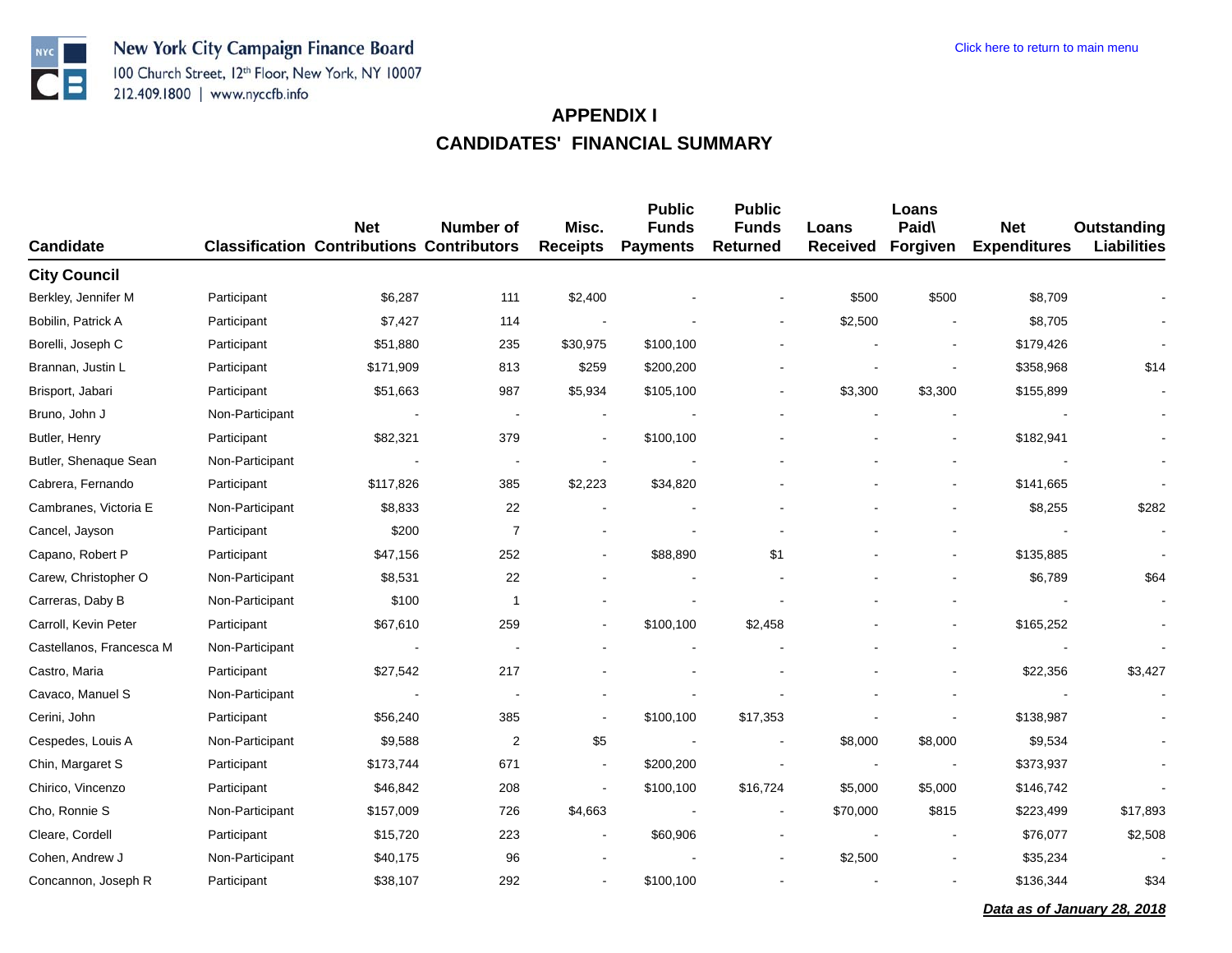

| <b>Candidate</b>                          |                 | <b>Net</b><br><b>Classification Contributions Contributors</b> | <b>Number of</b> | Misc.<br><b>Receipts</b> | <b>Public</b><br><b>Funds</b><br><b>Payments</b> | <b>Public</b><br><b>Funds</b><br><b>Returned</b> | Loans<br><b>Received</b> | Loans<br>Paid\<br>Forgiven | <b>Net</b><br><b>Expenditures</b> | <b>Outstanding</b><br><b>Liabilities</b> |
|-------------------------------------------|-----------------|----------------------------------------------------------------|------------------|--------------------------|--------------------------------------------------|--------------------------------------------------|--------------------------|----------------------------|-----------------------------------|------------------------------------------|
| <b>City Council</b>                       |                 |                                                                |                  |                          |                                                  |                                                  |                          |                            |                                   |                                          |
| Conigliaro, Michael                       | Non-Participant |                                                                |                  |                          |                                                  |                                                  |                          |                            |                                   |                                          |
| Constantinides, Costa                     | Participant     | \$217,277                                                      | 528              |                          | \$19,332                                         | \$2,382                                          |                          |                            | \$232,284                         |                                          |
| Cornegy, Jr., Robert                      | Participant     | \$223,955                                                      | 306              |                          |                                                  |                                                  |                          |                            | \$220,341                         | \$16,706                                 |
| Cox, Leopold W                            | Participant     | \$14,689                                                       | 160              |                          |                                                  |                                                  |                          |                            | \$14,349                          | \$225                                    |
| Crowley, Elizabeth S                      | Non-Participant | \$523,242                                                      | 984              |                          |                                                  |                                                  |                          |                            | \$513,335                         | \$8,014                                  |
| Cumbo, Laurie A                           | Participant     | \$124,625                                                      | 526              |                          | \$158,133                                        |                                                  |                          |                            | \$264,538                         | \$540                                    |
| Cunningham, Brian-Christoph A Participant |                 | \$59,555                                                       | 560              |                          | \$125,125                                        |                                                  |                          |                            | \$112,032                         |                                          |
| David, Richard                            | Participant     | \$50,072                                                       | 446              |                          | \$95,095                                         |                                                  |                          |                            | \$141,469                         | \$11,870                                 |
| Delgado, Roxanne F                        | Non-Participant |                                                                |                  |                          |                                                  |                                                  |                          |                            |                                   |                                          |
| Delices, Patrick                          | Participant     | \$5,906                                                        | 60               |                          |                                                  |                                                  |                          |                            | \$5,958                           | \$15                                     |
| Denaro, Raimondo                          | Participant     | \$10,922                                                       | 126              | \$40,722                 | \$40,722                                         |                                                  |                          |                            | \$48,690                          |                                          |
| Denis, Oswald                             | Non-Participant | $\overline{\phantom{a}}$                                       |                  |                          |                                                  |                                                  |                          |                            |                                   |                                          |
| Deutsch, Chaim M                          | Participant     | \$153,478                                                      | 355              |                          | \$123,950                                        |                                                  |                          | $\blacksquare$             | \$256,427                         | \$20,739                                 |
| Diaz, Sr., Ruben                          | Non-Participant | \$151,892                                                      | 360              | \$2                      |                                                  |                                                  |                          |                            | \$123,401                         |                                          |
| Doyle, John C                             | Participant     | \$90,633                                                       | 606              |                          | \$100,100                                        | \$589                                            |                          |                            | \$187,836                         | \$1,878                                  |
| Dromm, Daniel                             | Non-Participant | \$92,919                                                       | 443              | \$300                    |                                                  |                                                  |                          |                            | \$80,908                          |                                          |
| Drusin, Hyman                             | Non-Participant | \$985                                                          | 11               |                          |                                                  |                                                  | \$10                     |                            | \$985                             |                                          |
| Eggleston, Benjamin                       | Non-Participant |                                                                |                  |                          |                                                  |                                                  |                          |                            |                                   |                                          |
| El, Niyyirrah                             | Non-Participant | $\overline{\phantom{a}}$                                       |                  |                          |                                                  |                                                  |                          |                            |                                   |                                          |
| El-Yateem, Khader                         | Participant     | \$113,373                                                      | 398              |                          | \$100,100                                        |                                                  |                          |                            | \$175,976                         | \$190                                    |
| Erwin, Adrienne                           | Non-Participant |                                                                |                  |                          |                                                  |                                                  |                          |                            |                                   |                                          |
| Espinal, Jr., Rafael L                    | Non-Participant | \$108,390                                                      | 378              |                          |                                                  |                                                  |                          |                            | \$62,154                          |                                          |
| Eugene, Mathieu                           | Participant     | \$104,441                                                      | 432              |                          | \$100,100                                        |                                                  |                          |                            | \$147,396                         | \$1,210                                  |
| Farias, Amanda                            | Participant     | \$48,195                                                       | 684              |                          | \$100,100                                        | \$14,613                                         |                          |                            | \$133,692                         |                                          |
| Ferretti, Jeffrey J                       | Non-Participant |                                                                |                  |                          |                                                  |                                                  |                          |                            |                                   |                                          |
| Filler, Marat                             | Participant     | \$13,890                                                       | 181              | \$4,650                  | \$61,242                                         |                                                  |                          |                            | \$78,055                          | \$1                                      |

*Data as of January 28, 2018*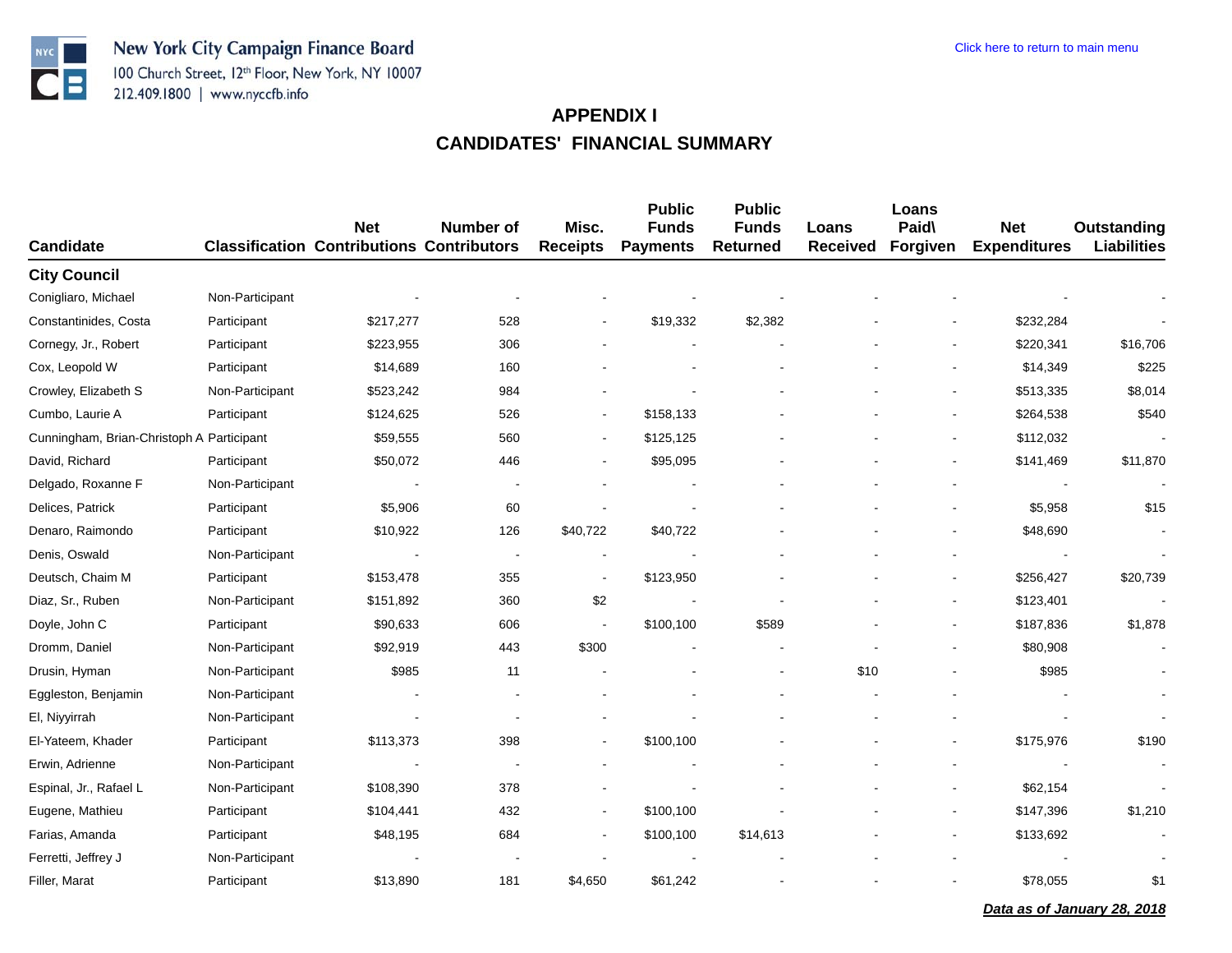

| <b>Candidate</b>         |                 | <b>Net</b><br><b>Classification Contributions Contributors</b> | <b>Number of</b> | Misc.<br><b>Receipts</b> | <b>Public</b><br><b>Funds</b><br><b>Payments</b> | <b>Public</b><br><b>Funds</b><br><b>Returned</b> | Loans<br><b>Received</b> | Loans<br>Paid\<br>Forgiven | <b>Net</b><br><b>Expenditures</b> | Outstanding<br><b>Liabilities</b> |
|--------------------------|-----------------|----------------------------------------------------------------|------------------|--------------------------|--------------------------------------------------|--------------------------------------------------|--------------------------|----------------------------|-----------------------------------|-----------------------------------|
| <b>City Council</b>      |                 |                                                                |                  |                          |                                                  |                                                  |                          |                            |                                   |                                   |
| Florentino, Richard A    | Participant     | \$5,351                                                        | 72               |                          |                                                  |                                                  |                          |                            | \$300                             |                                   |
| Foldenauer, Aaron S      | Participant     | \$42,922                                                       | 274              |                          | \$85,308                                         |                                                  |                          |                            | \$127,688                         | \$3,000                           |
| Fox, Ede S               | Participant     | \$83,349                                                       | 451              | $\blacksquare$           | \$100,100                                        |                                                  |                          |                            | \$140,605                         | \$36,522                          |
| Francois, Frank          | Participant     |                                                                |                  |                          |                                                  |                                                  |                          |                            |                                   |                                   |
| Garcia, Elvin            | Participant     | \$66,761                                                       | 638              | $\blacksquare$           | \$100,100                                        | \$91                                             |                          | $\overline{\phantom{a}}$   | \$166,986                         |                                   |
| Garrity, Donald D        | Participant     | \$1,560                                                        | 22               |                          |                                                  |                                                  |                          |                            | \$1,560                           |                                   |
| Gibson, Vanessa L        | Participant     | \$70,336                                                       | 190              |                          |                                                  |                                                  |                          |                            | \$64,208                          |                                   |
| Gjonaj, Mark             | Non-Participant | \$921,252                                                      | 1,288            |                          |                                                  |                                                  | \$375,000                |                            | \$1,295,815                       | \$30,036                          |
| Gomez, Alex A            | Participant     | \$6,840                                                        | 77               |                          |                                                  |                                                  |                          |                            | \$6,812                           |                                   |
| Gonzalez, Sara M         | Participant     | \$71,020                                                       | 216              | \$617                    | \$87,180                                         |                                                  | \$6,000                  | \$6,000                    | \$163,886                         | \$13,257                          |
| Gooding, Pierre A        | Participant     | \$16,064                                                       | 73               |                          |                                                  |                                                  |                          |                            | \$8,553                           | \$47                              |
| Goodman, Cary M          | Participant     | \$12,398                                                       | 153              |                          | \$37,632                                         | \$62                                             |                          |                            | \$51,368                          |                                   |
| Goodman, Ronny A         | Non-Participant |                                                                |                  |                          |                                                  |                                                  |                          |                            |                                   |                                   |
| Goodwin, Gwen E          | Non-Participant | \$3,980                                                        | 20               |                          |                                                  | $\overline{\phantom{a}}$                         | \$900                    | \$900                      | \$3,995                           |                                   |
| Gordon, Karree-Lyn       | Participant     | \$6,886                                                        | 21               |                          |                                                  |                                                  |                          |                            | \$4,269                           | \$3,353                           |
| Gray, Tyson-Lord J       | Participant     | \$28,623                                                       | 366              | $\blacksquare$           | \$65,772                                         | $\ddot{\phantom{a}}$                             | \$5,000                  | \$5,000                    | \$94,194                          | \$1,267                           |
| Graziano, Paul D         | Participant     | \$35,619                                                       | 363              | $\blacksquare$           | \$156,764                                        |                                                  |                          | $\overline{\phantom{a}}$   | \$192,033                         |                                   |
| Green, Rupert            | Participant     | \$10,860                                                       | 216              | \$493                    | \$35,430                                         | $\blacksquare$                                   | \$268                    | \$268                      | \$46,125                          | \$6,097                           |
| Grodenchik, Barry S      | Non-Participant | \$125,450                                                      | 242              | $\sim$                   |                                                  |                                                  |                          | $\overline{\phantom{a}}$   | \$121,510                         |                                   |
| Halasa, Marni            | Non-Participant | \$725                                                          | 15               |                          |                                                  | $\overline{\phantom{a}}$                         | \$13,400                 | \$500                      | \$13,564                          |                                   |
| Hamilton, Derek D        | Participant     | \$953                                                          | 21               |                          |                                                  |                                                  |                          |                            |                                   | \$383                             |
| Hamilton-Johnson, Pamela | Participant     | \$6,544                                                        | 125              | $\overline{\phantom{a}}$ | \$34,668                                         | $\blacksquare$                                   | \$4,000                  | \$4,000                    | \$41,212                          |                                   |
| Harary, Rebecca S        | Participant     | \$77,506                                                       | 320              | $\overline{\phantom{a}}$ | \$100,100                                        | \$541                                            | \$2,000                  | \$2,000                    | \$174,510                         |                                   |
| Hartman, Alec H          | Participant     | \$35,692                                                       | 128              | $\overline{\phantom{a}}$ | $\blacksquare$                                   |                                                  |                          |                            | \$34,824                          | \$100                             |
| Hikind, Yoni             | Non-Participant | \$504,695                                                      | 362              | \$40                     |                                                  |                                                  | \$110,000                | \$110,000                  | \$508,198                         |                                   |
| Hines, Helen             | Participant     | \$10,254                                                       | 205              |                          | \$38,130                                         | \$41                                             |                          |                            | \$48,317                          |                                   |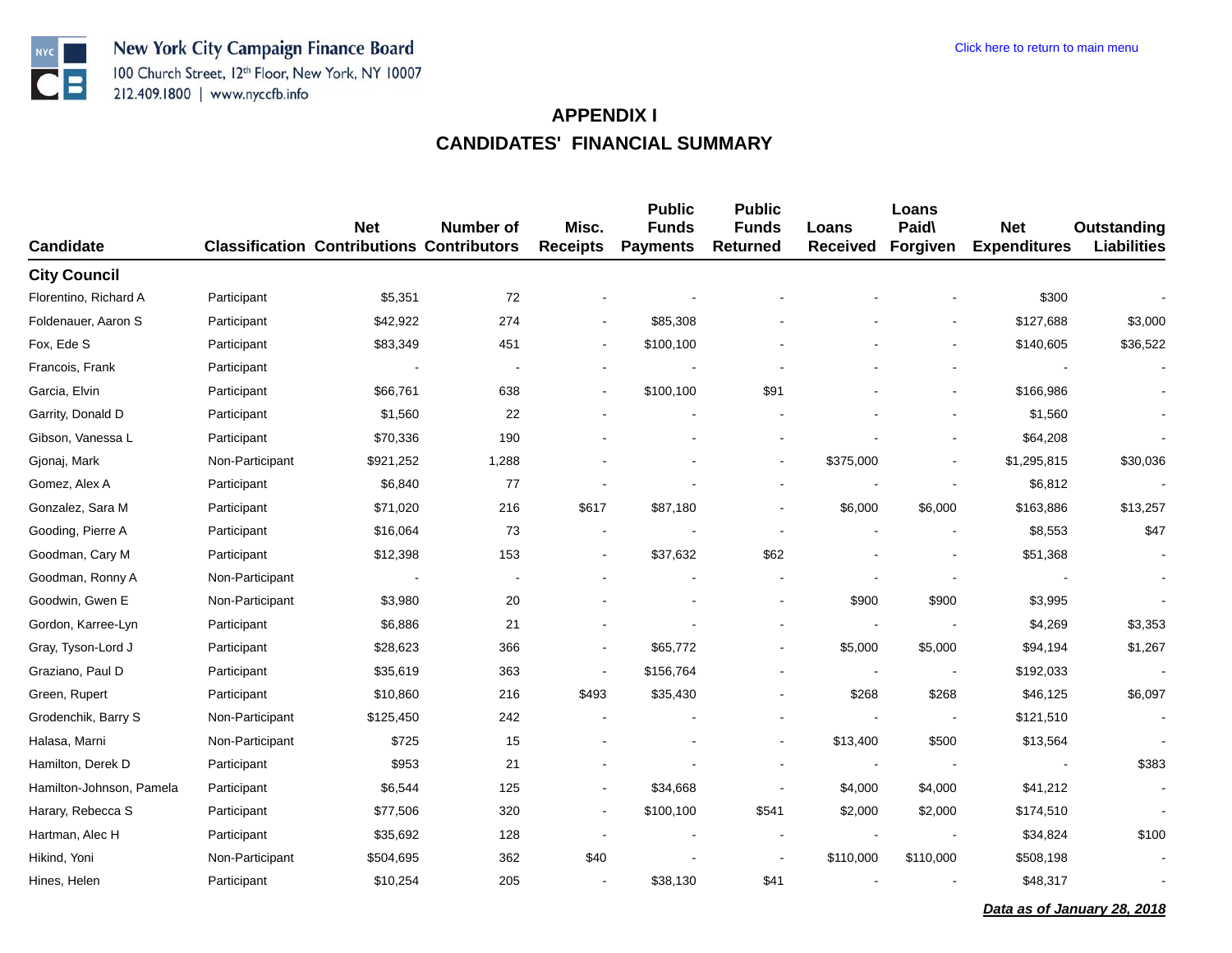

| Candidate           |                 | <b>Net</b><br><b>Classification Contributions Contributors</b> | <b>Number of</b> | Misc.<br><b>Receipts</b> | <b>Public</b><br><b>Funds</b><br><b>Payments</b> | <b>Public</b><br><b>Funds</b><br><b>Returned</b> | Loans<br><b>Received</b> | Loans<br>Paid\<br>Forgiven | <b>Net</b><br><b>Expenditures</b> | <b>Outstanding</b><br><b>Liabilities</b> |
|---------------------|-----------------|----------------------------------------------------------------|------------------|--------------------------|--------------------------------------------------|--------------------------------------------------|--------------------------|----------------------------|-----------------------------------|------------------------------------------|
| <b>City Council</b> |                 |                                                                |                  |                          |                                                  |                                                  |                          |                            |                                   |                                          |
| Holden, Robert F    | Participant     | \$59,877                                                       | 425              | $\blacksquare$           | \$200,200                                        |                                                  |                          |                            | \$259,895                         |                                          |
| Holland, Marvin W   | Participant     | \$40,817                                                       | 276              | $\overline{\phantom{a}}$ | \$53,910                                         |                                                  |                          |                            | \$144,049                         | \$1,672                                  |
| Honig, Rachel L     | Participant     | \$81,302                                                       | 496              |                          | \$195,878                                        |                                                  |                          |                            | \$277,240                         | \$3,500                                  |
| Hormeku, Mawuli K   | Participant     | \$21,566                                                       | 254              | \$15,275                 |                                                  |                                                  |                          |                            | \$27,932                          | \$8,457                                  |
| Hulbert, Carmen V   | Participant     | \$12,369                                                       | 88               |                          |                                                  |                                                  |                          | $\blacksquare$             | \$12,430                          | $\sim$                                   |
| Hussein, Erin Z     | Participant     | \$6,698                                                        | 64               |                          |                                                  |                                                  | \$400                    | \$400                      | \$6,312                           |                                          |
| Hutchins, Scott A   | Non-Participant |                                                                |                  |                          |                                                  |                                                  |                          |                            |                                   |                                          |
| Imperiale, Dashia   | Participant     | \$19,658                                                       | 305              |                          | \$25,025                                         |                                                  |                          |                            | \$28,196                          | \$146                                    |
| Itteera, Benny A    | Non-Participant | \$15,888                                                       | -1               |                          |                                                  |                                                  |                          | $\blacksquare$             | \$15,888                          |                                          |
| Jackson, Berneda W  | Non-Participant |                                                                |                  |                          |                                                  |                                                  |                          |                            |                                   |                                          |
| Jeffcoat, Marvin    | Participant     | \$9,950                                                        | 138              | \$39,220                 | \$39,210                                         |                                                  |                          |                            | \$50,860                          | $\blacksquare$                           |
| Johnson, Corey      | Non-Participant | \$505,868                                                      | 878              | \$1,548                  |                                                  |                                                  |                          |                            | \$415,993                         |                                          |
| Johnson, Ernest     | Non-Participant |                                                                |                  |                          |                                                  |                                                  |                          |                            |                                   | $\overline{\phantom{a}}$                 |
| Jordan, Victor      | Participant     | \$12,257                                                       | 43               |                          |                                                  |                                                  |                          |                            | \$4,867                           | \$10                                     |
| Joyner, John J      | Participant     | \$150                                                          | 6                |                          |                                                  |                                                  |                          |                            | \$200                             | $\overline{\phantom{a}}$                 |
| Jung, Bryan S       | Non-Participant | \$100                                                          | $\overline{1}$   |                          |                                                  |                                                  |                          |                            |                                   | $\sim$                                   |
| Kallos, Benjamin J  | Participant     | \$202,871                                                      | 486              | \$8                      | \$125,125                                        |                                                  |                          |                            | \$300,810                         | \$779                                    |
| Kasper, Joseph F    | Non-Participant |                                                                |                  |                          |                                                  |                                                  |                          |                            |                                   |                                          |
| Kelly, Brian W      | Non-Participant |                                                                |                  |                          |                                                  |                                                  |                          |                            |                                   |                                          |
| King, Andrew        | Non-Participant | \$145,186                                                      | 348              |                          |                                                  |                                                  |                          |                            | \$158,920                         | \$3,052                                  |
| King, Moreen A      | Participant     | \$30,047                                                       | 271              |                          | \$36,288                                         |                                                  | \$70,000                 | \$70,000                   | \$62,805                          | \$8,258                                  |
| Koo, Peter A        | Non-Participant | \$337,302                                                      | 449              | \$112,083                |                                                  | $\overline{\phantom{a}}$                         | \$2,000                  | \$2,000                    | \$438,887                         |                                          |
| Koslowitz, Karen    | Participant     | \$116,025                                                      | 297              | \$3,839                  |                                                  |                                                  |                          |                            | \$74,855                          |                                          |
| Lancman, Rory I     | Non-Participant | \$433,183                                                      | 733              |                          |                                                  |                                                  |                          | $\overline{\phantom{a}}$   | \$78,356                          | \$772                                    |
| Lander, Brad S      | Non-Participant | \$406,845                                                      | 1,113            | \$5,370                  |                                                  |                                                  |                          |                            | \$353,251                         |                                          |
| Levin, Stephen T    | Participant     | \$25,436                                                       | 92               |                          |                                                  |                                                  |                          |                            | \$22,974                          |                                          |

*Data as of January 28, 2018*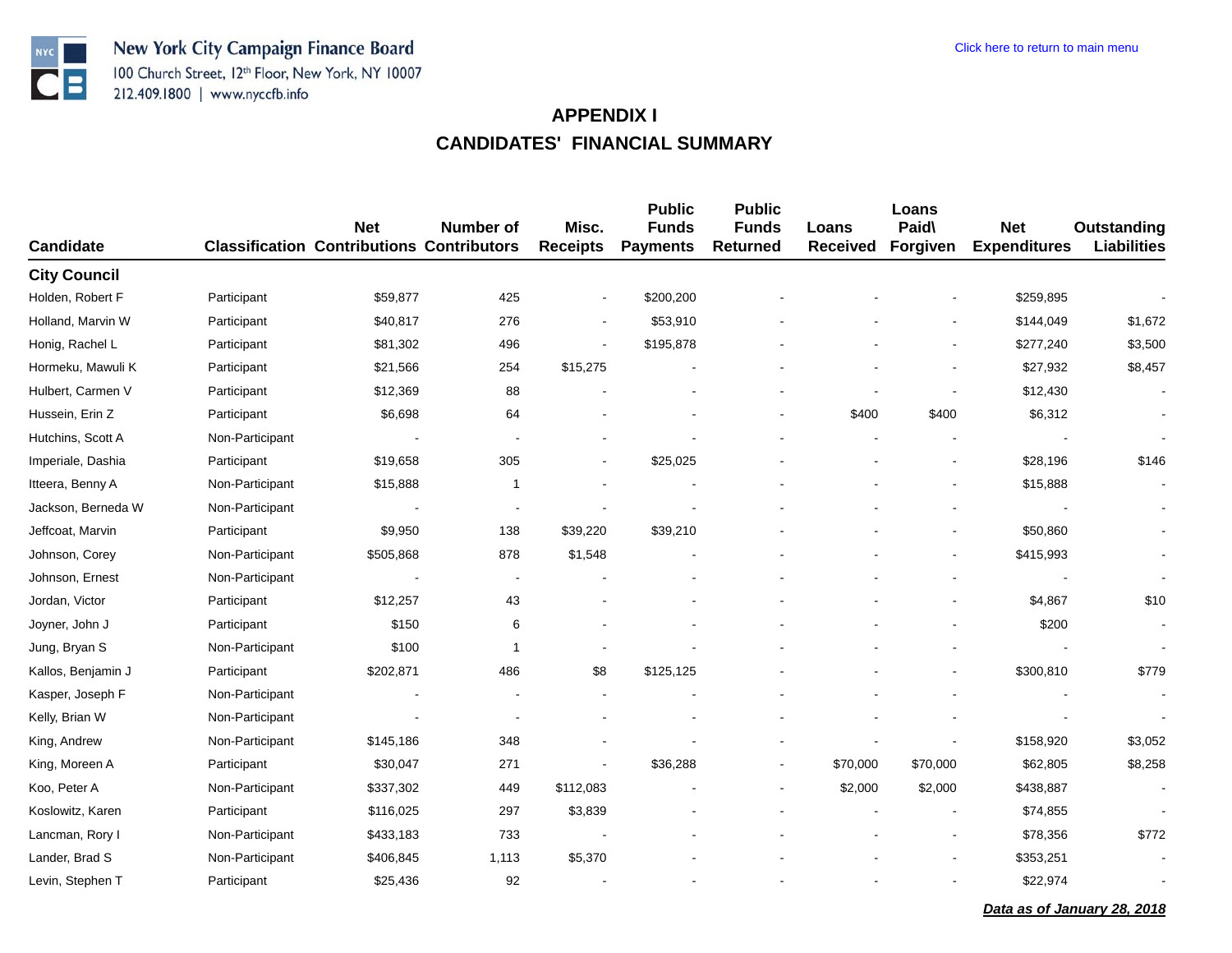

| <b>Candidate</b>       |                 | <b>Net</b><br><b>Classification Contributions Contributors</b> | <b>Number of</b> | Misc.<br><b>Receipts</b> | <b>Public</b><br><b>Funds</b><br><b>Payments</b> | <b>Public</b><br><b>Funds</b><br><b>Returned</b> | Loans<br><b>Received</b> | Loans<br>Paid\<br>Forgiven | <b>Net</b><br><b>Expenditures</b> | Outstanding<br><b>Liabilities</b> |
|------------------------|-----------------|----------------------------------------------------------------|------------------|--------------------------|--------------------------------------------------|--------------------------------------------------|--------------------------|----------------------------|-----------------------------------|-----------------------------------|
| <b>City Council</b>    |                 |                                                                |                  |                          |                                                  |                                                  |                          |                            |                                   |                                   |
| Levine, Mark D         | Non-Participant | \$456,110                                                      | 943              |                          |                                                  |                                                  |                          |                            | \$434,682                         | \$250                             |
| Levy, Michael          | Non-Participant |                                                                |                  |                          |                                                  |                                                  |                          |                            |                                   |                                   |
| Lim, John Y            | Non-Participant |                                                                |                  |                          |                                                  |                                                  |                          |                            |                                   |                                   |
| Lopez-Pierre, Thomas A | Participant     | \$17,590                                                       | 207              |                          | \$99,180                                         |                                                  | \$2,500                  |                            | \$114,616                         | \$583                             |
| Lundgren, Carl L       | Non-Participant |                                                                |                  |                          |                                                  |                                                  |                          |                            |                                   | $\blacksquare$                    |
| Mack, Dianne L         | Participant     | \$1,058                                                        | 12               | \$40                     |                                                  |                                                  |                          |                            | \$276                             | \$841                             |
| Mailman, Jeffrey S     | Participant     | \$52,344                                                       | 247              | $\blacksquare$           | \$99,774                                         | \$8,220                                          |                          |                            | \$143,898                         |                                   |
| Maisel, Alan           | Participant     | \$78,325                                                       | 295              | \$125                    | \$25,025                                         | \$25,025                                         |                          |                            | \$7,875                           | \$1,955                           |
| Mapp, Tamika L         | Participant     | \$6,341                                                        | 80               |                          |                                                  | $\blacksquare$                                   | \$13,475                 | \$3,630                    | \$16,162                          | $\blacksquare$                    |
| Marte, Christopher     | Participant     | \$131,808                                                      | 705              |                          | \$185,708                                        |                                                  |                          |                            | \$319,985                         | \$600                             |
| Marthone, Joseph R     | Non-Participant |                                                                |                  |                          |                                                  |                                                  |                          |                            |                                   |                                   |
| Martinez, Israel       | Participant     | \$1,450                                                        | 75               |                          |                                                  |                                                  |                          |                            | \$1,076                           |                                   |
| Matteo, Steven         | Participant     | \$83,799                                                       | 316              |                          |                                                  |                                                  |                          | $\blacksquare$             | \$45,380                          | $\blacksquare$                    |
| McCabe, Liam A         | Participant     | \$62,917                                                       | 481              | \$756                    | \$100,100                                        |                                                  |                          |                            | \$163,889                         |                                   |
| McMillan, Jimmy        | Participant     | \$2,855                                                        | 25               |                          |                                                  |                                                  |                          |                            | \$2,522                           | \$35,970                          |
| Medina, Angel          | Non-Participant |                                                                |                  |                          |                                                  |                                                  |                          |                            |                                   |                                   |
| Menchaca, Carlos       | Participant     | \$117,077                                                      | 702              |                          | \$124,350                                        |                                                  |                          | $\overline{\phantom{a}}$   | \$277,857                         | \$2,446                           |
| Miao, Chris Q          | Participant     | \$29,486                                                       | 323              |                          |                                                  |                                                  | \$35,000                 |                            | \$45,834                          | \$69,370                          |
| Miller, David R        | Non-Participant | $\blacksquare$                                                 |                  |                          |                                                  |                                                  |                          |                            |                                   |                                   |
| Miller, I. Daneek      | Participant     | \$109,478                                                      | 451              | \$484                    | \$116,408                                        | \$212                                            |                          |                            | \$233,950                         |                                   |
| Monserrate, Hiram      | Participant     | \$75,611                                                       | 522              | $\overline{\phantom{a}}$ | \$100,100                                        |                                                  |                          |                            | \$177,111                         | \$13,799                          |
| Moore, William R       | Participant     | \$120                                                          | 3                |                          |                                                  |                                                  |                          |                            | \$267                             |                                   |
| Moseley, Montell C     | Non-Participant | \$2,084                                                        | 6                |                          |                                                  |                                                  |                          |                            | \$2,003                           |                                   |
| Mossop, Ivan D         | Participant     | \$709                                                          | 2                | \$60                     |                                                  |                                                  |                          |                            | \$448                             | \$352                             |
| Moya, Francisco P      | Participant     | \$142,859                                                      | 464              |                          | \$100,100                                        |                                                  |                          |                            | \$231,013                         | \$3,433                           |
| Olivera, Deidre L      | Participant     | \$43,463                                                       | 260              | \$58                     | \$55,008                                         |                                                  | \$10,000                 | \$10,000                   | \$99,296                          | \$250                             |

*Data as of January 28, 2018*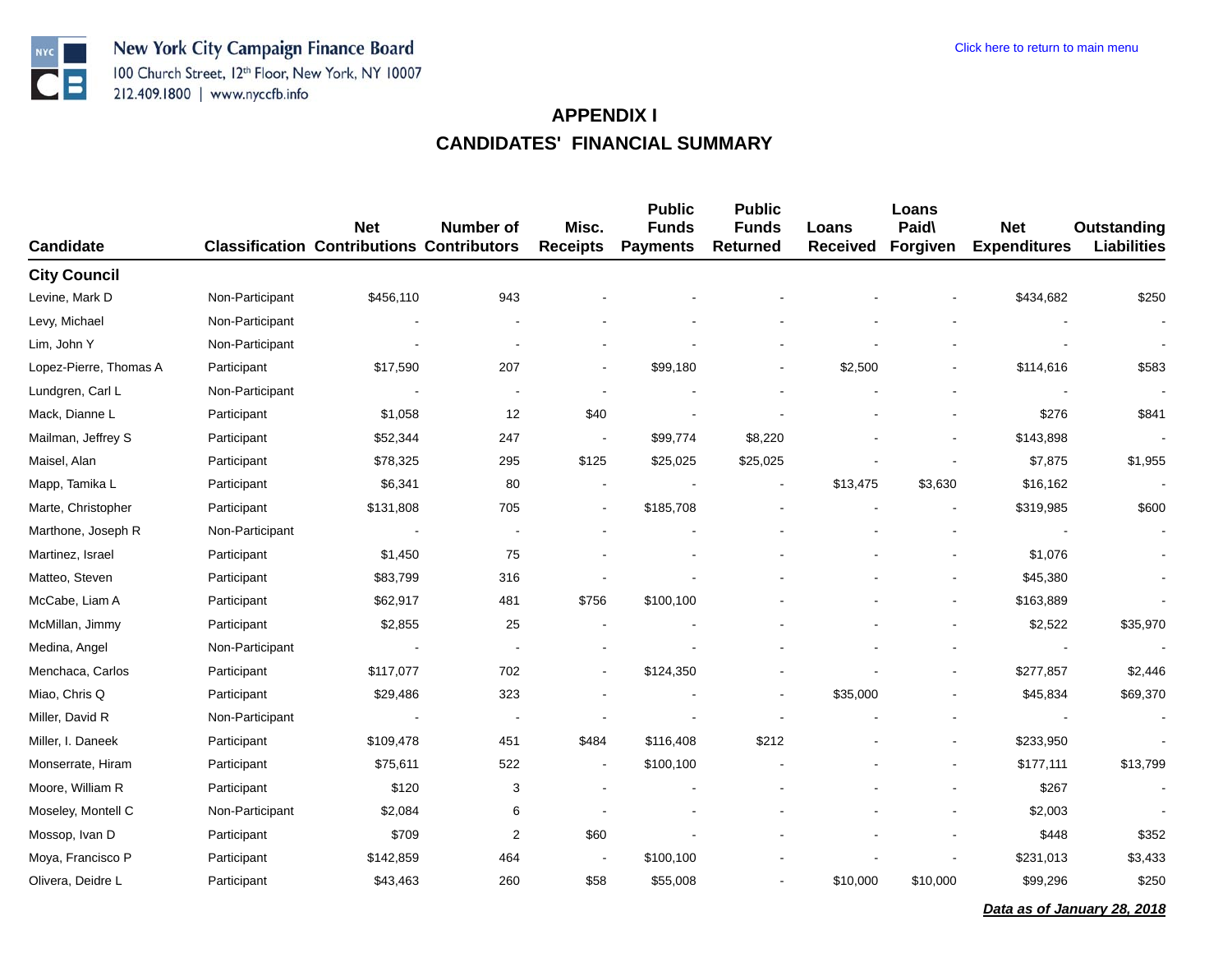

| <b>Candidate</b>        |                 | <b>Net</b><br><b>Classification Contributions Contributors</b> | <b>Number of</b> | Misc.<br><b>Receipts</b> | <b>Public</b><br><b>Funds</b><br><b>Payments</b> | <b>Public</b><br><b>Funds</b><br><b>Returned</b> | Loans<br><b>Received</b> | Loans<br>Paid\<br>Forgiven | <b>Net</b><br><b>Expenditures</b> | <b>Outstanding</b><br><b>Liabilities</b> |
|-------------------------|-----------------|----------------------------------------------------------------|------------------|--------------------------|--------------------------------------------------|--------------------------------------------------|--------------------------|----------------------------|-----------------------------------|------------------------------------------|
| <b>City Council</b>     |                 |                                                                |                  |                          |                                                  |                                                  |                          |                            |                                   |                                          |
| Ortiz, Felix W          | Participant     | \$86,571                                                       | 397              |                          | \$100,100                                        | \$2,206                                          |                          |                            | \$181,589                         |                                          |
| Ortiz, Linda            | Non-Participant |                                                                |                  |                          |                                                  |                                                  |                          |                            |                                   |                                          |
| Ortiz, Victor R         | Participant     | \$1,568                                                        | 88               |                          |                                                  |                                                  |                          |                            | \$1,830                           |                                          |
| Parker, Christine       | Participant     | \$9,354                                                        | 171              |                          |                                                  |                                                  | \$2,750                  | \$250                      | \$11,205                          | \$7,885                                  |
| Payne-Hanks, Kamillah M | Participant     | \$75,849                                                       | 294              |                          | \$100,100                                        |                                                  |                          |                            | \$176,721                         | \$227                                    |
| Penrose, Michael J      | Participant     | \$18,030                                                       | 128              |                          | \$76,980                                         | \$10,609                                         |                          |                            | \$84,401                          |                                          |
| Perdomo, Felix A        | Participant     | \$19,882                                                       | 231              | $\overline{\phantom{a}}$ | \$74,214                                         |                                                  | \$25,000                 | \$25,000                   | \$92,343                          | \$21,300                                 |
| Perez, Josue G          | Participant     | \$11,455                                                       | 182              |                          | \$41,712                                         |                                                  |                          |                            | \$56,576                          | \$418                                    |
| Perkins, Bill           | Participant     | \$45,266                                                       | 219              | \$8,365                  | \$61,656                                         |                                                  |                          |                            | \$115,327                         | \$1,200                                  |
| Poulidis, Konstantinos  | Non-Participant |                                                                |                  |                          |                                                  |                                                  |                          |                            |                                   |                                          |
| Powell, Hettie V        | Participant     | \$58,012                                                       | 334              |                          | \$100,100                                        |                                                  | \$5,000                  | \$5,000                    | \$162,319                         |                                          |
| Powers, Judah David     | Non-Participant | $\blacksquare$                                                 |                  |                          |                                                  |                                                  |                          |                            |                                   |                                          |
| Powers, Keith T         | Participant     | \$172,903                                                      | 543              |                          | \$200,200                                        | \$3,209                                          |                          | $\overline{\phantom{a}}$   | \$369,893                         |                                          |
| Provost, Cory           | Participant     | \$24,449                                                       | 311              |                          | \$100,100                                        |                                                  |                          |                            | \$125,414                         | \$2,784                                  |
| Quaglione, John         | Participant     | \$133,485                                                      | 507              | $\blacksquare$           | \$200,200                                        |                                                  |                          |                            | \$327,387                         |                                          |
| Rabin, Eliot            | Non-Participant | $\overline{\phantom{a}}$                                       |                  |                          |                                                  |                                                  |                          |                            | $\blacksquare$                    |                                          |
| Rahman, Mohammad T      | Participant     | \$22,342                                                       | 233              | $\overline{a}$           | \$101,106                                        |                                                  | \$8,000                  | \$8,000                    | \$120,171                         | \$8,953                                  |
| Ramirez, Eduardo        | Non-Participant |                                                                |                  |                          |                                                  |                                                  |                          |                            |                                   |                                          |
| Raudenbush, William H   | Participant     | \$1,505                                                        | 13               |                          |                                                  |                                                  |                          |                            | \$762                             |                                          |
| Raymond, Pia            | Participant     | \$47,128                                                       | 311              | $\blacksquare$           | \$94,392                                         |                                                  |                          | $\overline{\phantom{a}}$   | \$141,590                         |                                          |
| Reed, Alan              | Non-Participant | $\overline{\phantom{a}}$                                       |                  |                          |                                                  |                                                  |                          | $\blacksquare$             |                                   |                                          |
| Regina-Potter, Lucretia | Non-Participant | \$766                                                          | 5                |                          |                                                  |                                                  |                          |                            | \$671                             | \$95                                     |
| Reynoso, Antonio        | Participant     | \$125,895                                                      | 561              | $\overline{\phantom{a}}$ | \$96,133                                         |                                                  |                          | $\blacksquare$             | \$215,234                         |                                          |
| Richards, Donovan       | Participant     | \$171,598                                                      | 541              | $\blacksquare$           |                                                  |                                                  |                          | $\blacksquare$             | \$158,795                         | \$1,326                                  |
| Rivera, Carlina L       | Participant     | \$197,887                                                      | 998              | \$36                     | \$123,017                                        | \$47                                             |                          |                            | \$320,929                         |                                          |
| Rivers, Anthony         | Participant     | \$7,934                                                        | 150              | $\overline{\phantom{a}}$ | \$34,260                                         | \$12,468                                         |                          |                            | \$29,331                          | \$75                                     |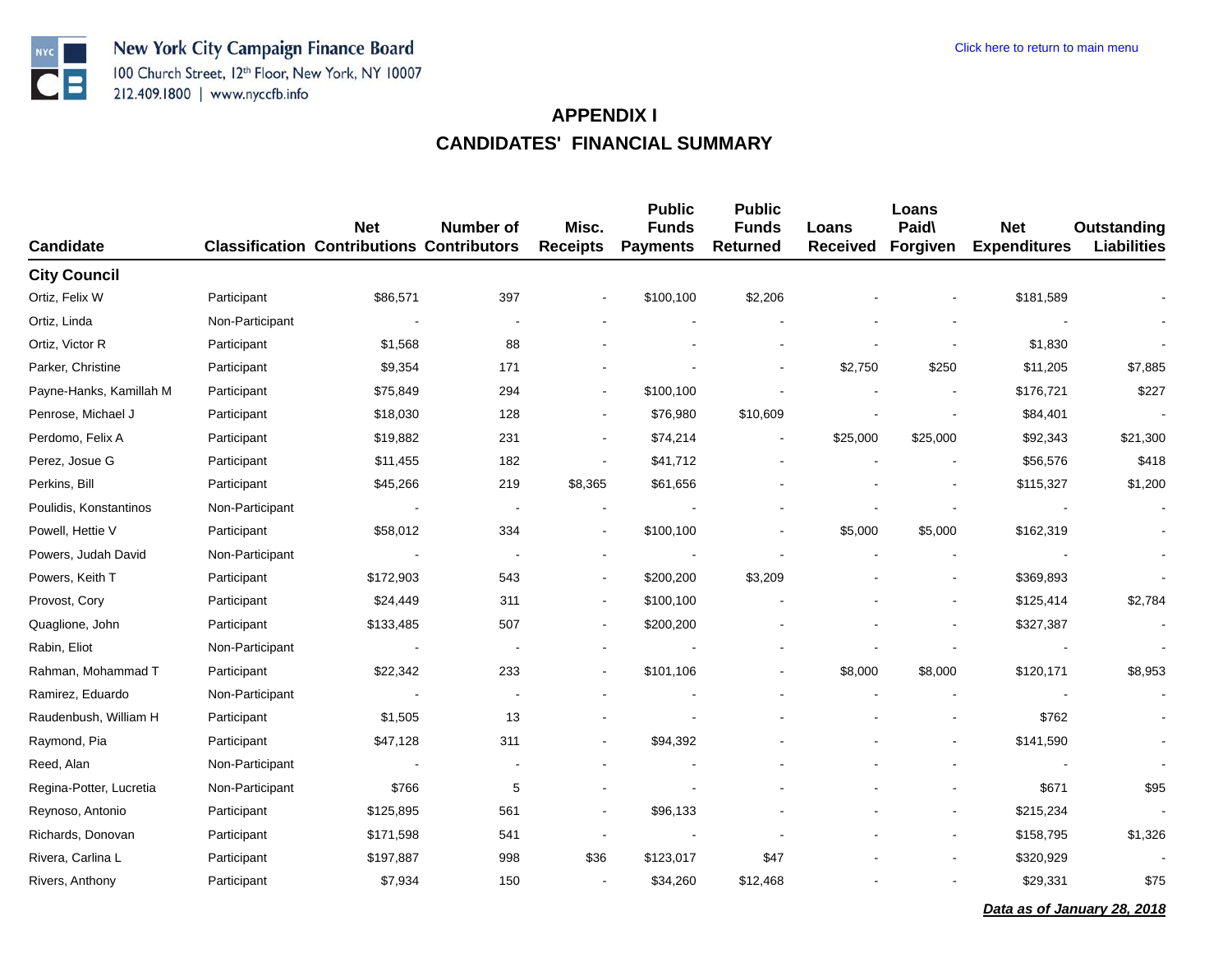

| <b>Candidate</b>       |                 | <b>Net</b><br><b>Classification Contributions Contributors</b> | Number of    | Misc.<br><b>Receipts</b> | <b>Public</b><br><b>Funds</b><br><b>Payments</b> | <b>Public</b><br><b>Funds</b><br><b>Returned</b> | Loans<br><b>Received</b> | Loans<br>Paid\<br>Forgiven | <b>Net</b><br><b>Expenditures</b> | <b>Outstanding</b><br><b>Liabilities</b> |
|------------------------|-----------------|----------------------------------------------------------------|--------------|--------------------------|--------------------------------------------------|--------------------------------------------------|--------------------------|----------------------------|-----------------------------------|------------------------------------------|
| <b>City Council</b>    |                 |                                                                |              |                          |                                                  |                                                  |                          |                            |                                   |                                          |
| Rodriguez, Robert J    | Participant     | \$147,033                                                      | 410          |                          | \$96,600                                         |                                                  |                          |                            | \$194,950                         |                                          |
| Rodriguez, Ydanis A    | Participant     | \$255,540                                                      | 603          |                          |                                                  |                                                  |                          |                            | \$250,177                         |                                          |
| Romaguera, Allan E     | Non-Participant |                                                                |              |                          |                                                  |                                                  |                          |                            |                                   |                                          |
| Rose, Deborah          | Participant     | \$133,120                                                      | 477          | \$221                    | \$188,462                                        |                                                  |                          |                            | \$316,366                         | \$206                                    |
| Rosenthal, Helen       | Participant     | \$158,140                                                      | 705          | \$40                     | \$123,874                                        | \$7,944                                          |                          |                            | \$268,913                         | \$102                                    |
| Royster Jr., Jack      | Participant     | \$220                                                          | 12           |                          |                                                  |                                                  |                          |                            | \$15                              | \$5,215                                  |
| Ruiz, William          | Participant     | \$13,666                                                       | 198          |                          | \$25,025                                         |                                                  |                          |                            | \$37,216                          | \$48,470                                 |
| Salamanca, Jr., Rafael | Non-Participant | \$231,655                                                      | 302          | \$15,015                 |                                                  |                                                  |                          |                            | \$148,497                         |                                          |
| Sanchez, Jasmin        | Participant     | \$20,418                                                       | 132          |                          |                                                  |                                                  |                          |                            | \$20,414                          | \$109                                    |
| Sanchez, Justin E      | Participant     | \$35,432                                                       | 354          | $\blacksquare$           | \$73,914                                         |                                                  |                          |                            | \$105,772                         | \$10                                     |
| Santana, Elvis L       | Participant     | \$5,761                                                        | 140          |                          |                                                  |                                                  |                          |                            | \$5,628                           |                                          |
| Saperstein, Steven     | Participant     | \$54,740                                                       | 250          | \$15                     | \$100,100                                        | \$94                                             | \$8,075                  | \$8,075                    | \$155,895                         | $\sim$                                   |
| Scala, Michael G       | Participant     | \$32,728                                                       | 289          | $\overline{\phantom{a}}$ | \$89,154                                         |                                                  | \$3,500                  | \$3,500                    | \$121,473                         | \$8,684                                  |
| Schachter, Bessie R    | Participant     | \$70,962                                                       | 262          | $\blacksquare$           | \$98,874                                         | \$4,083                                          |                          |                            | \$171,688                         | \$1,850                                  |
| Schwartz, Dylan M      | Participant     | \$58,525                                                       | 393          | $\overline{\phantom{a}}$ | \$100,100                                        |                                                  |                          |                            | \$158,904                         |                                          |
| Sementilli, Egidio J   | Participant     | \$11,240                                                       | 146          |                          |                                                  |                                                  |                          |                            | \$11,044                          | \$85                                     |
| Shapiro, Barry H       | Non-Participant |                                                                |              |                          |                                                  |                                                  |                          |                            |                                   |                                          |
| Sheikh, Helal A        | Participant     | \$25,326                                                       | 200          |                          | \$97,170                                         | \$236                                            |                          |                            | \$122,226                         |                                          |
| Silver, Mary           | Participant     | \$110,263                                                      | 633          | $\blacksquare$           | \$100,100                                        | \$836                                            |                          |                            | \$209,527                         |                                          |
| Smith, Persephone S    | Participant     | \$1,223                                                        | 30           |                          |                                                  |                                                  |                          |                            | \$1,222                           |                                          |
| Speranza, Martha       | Participant     | \$188,210                                                      | 400          |                          | \$100,100                                        | \$56,998                                         |                          |                            | \$232,750                         |                                          |
| Spotorno, Frank        | Non-Participant | \$100                                                          | $\mathbf{1}$ |                          |                                                  |                                                  | \$25,000                 |                            | \$398                             | \$5,169                                  |
| Springer, Kathleen K   | Non-Participant | \$3,089                                                        | 9            |                          |                                                  |                                                  | \$3,000                  | \$3,000                    | \$3,099                           |                                          |
| Spruill, Marvin        | Participant     | \$1,070                                                        | 9            |                          |                                                  |                                                  |                          |                            | \$1,068                           |                                          |
| Swiney, Reginald       | Non-Participant |                                                                |              |                          |                                                  |                                                  |                          |                            |                                   |                                          |
| Tajiddin, Julius       | Non-Participant |                                                                |              |                          |                                                  |                                                  |                          |                            |                                   |                                          |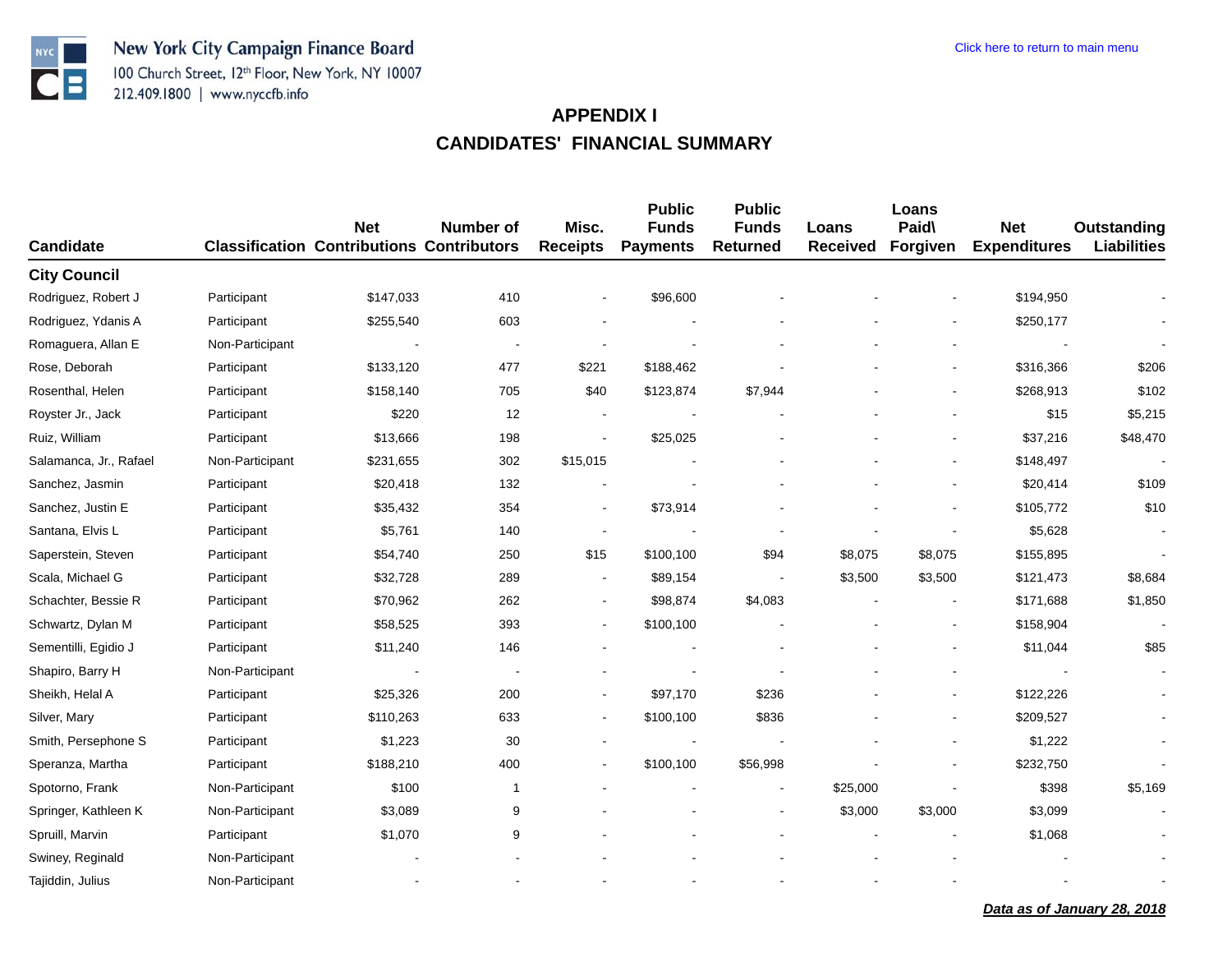

| <b>Candidate</b>      | <b>Classification</b> | <b>Net</b><br><b>Contributions Contributors</b> | Number of                | Misc.<br><b>Receipts</b> | <b>Public</b><br><b>Funds</b><br><b>Payments</b> | <b>Public</b><br><b>Funds</b><br><b>Returned</b> | Loans<br><b>Received</b> | Loans<br>Paid\<br><b>Forgiven</b> | <b>Net</b><br><b>Expenditures</b> | Outstanding<br><b>Liabilities</b> |
|-----------------------|-----------------------|-------------------------------------------------|--------------------------|--------------------------|--------------------------------------------------|--------------------------------------------------|--------------------------|-----------------------------------|-----------------------------------|-----------------------------------|
| <b>City Council</b>   |                       |                                                 |                          |                          |                                                  |                                                  |                          |                                   |                                   |                                   |
| Tan, Alison           | Participant           | \$111,356                                       | 535                      | $\overline{\phantom{a}}$ | \$100,100                                        | \$1,310                                          |                          |                                   | \$210,195                         |                                   |
| Tischler, Harold      | Non-Participant       | \$12,059                                        | 10                       |                          |                                                  |                                                  |                          |                                   | \$2,500                           | \$4,482                           |
| Tong, Nancy           | Participant           | \$76,635                                        | 337                      | $\blacksquare$           | \$100,100                                        | \$23,730                                         | \$2,100                  | \$2,100                           | \$153,005                         | $\blacksquare$                    |
| Torres, Ritchie J     | Participant           | \$265,869                                       | 628                      | $\blacksquare$           |                                                  | $\overline{\phantom{a}}$                         | $\overline{\phantom{a}}$ | $\blacksquare$                    | \$107,543                         | $\blacksquare$                    |
| Torres, Tommy         | Participant           | \$78,065                                        | 302                      | $\blacksquare$           | \$94,368                                         |                                                  |                          |                                   | \$72,903                          | \$1,654                           |
| Treyger, Mark         | Participant           | \$112,657                                       | 268                      | $\overline{\phantom{a}}$ | \$99,850                                         |                                                  |                          | $\overline{\phantom{a}}$          | \$210,554                         | $\blacksquare$                    |
| Troncelliti, Florindo | Non-Participant       |                                                 | $\overline{\phantom{a}}$ | $\overline{\phantom{a}}$ |                                                  |                                                  |                          | $\blacksquare$                    |                                   |                                   |
| Ulrich, Eric A        | Participant           | \$128,631                                       | 465                      | $\overline{\phantom{a}}$ | \$98,500                                         | $\blacksquare$                                   |                          | $\overline{\phantom{a}}$          | \$174,019                         | \$4,434                           |
| Valdes, Delvis        | Participant           | \$48,237                                        | 205                      | $\overline{\phantom{a}}$ | \$89,076                                         | $\overline{\phantom{a}}$                         | \$50,000                 | \$50,000                          | \$129,780                         | \$209                             |
| Vallone, Paul A       | Participant           | \$171,930                                       | 406                      | $\blacksquare$           | \$197,132                                        |                                                  |                          | $\overline{\phantom{a}}$          | \$351,476                         | $\blacksquare$                    |
| Van Bramer, James G   | Non-Participant       | \$523,173                                       | 1,064                    | \$16,662                 |                                                  |                                                  |                          |                                   | \$306,394                         |                                   |
| Vasquez, Jorge L      | Participant           | \$42,261                                        | 421                      | $\overline{\phantom{a}}$ | \$86,160                                         | $\blacksquare$                                   | \$8,000                  | \$8,000                           | \$129,294                         | \$742                             |
| Velazquez, Marjorie   | Participant           | \$139,042                                       | 480                      | $\overline{\phantom{a}}$ | \$171,998                                        |                                                  |                          |                                   | \$259,339                         |                                   |
| Williams, John        | Non-Participant       | $\overline{\phantom{a}}$                        |                          |                          |                                                  |                                                  |                          |                                   |                                   |                                   |
| Williams, Jumaane D   | Non-Participant       | \$227,149                                       | 620                      |                          |                                                  |                                                  |                          | $\overline{\phantom{a}}$          | \$224,482                         | \$2,934                           |
| Wymore, Mel           | Participant           | \$90,051                                        | 359                      | $\blacksquare$           | \$100,100                                        |                                                  |                          |                                   | \$187,581                         | \$3,218                           |